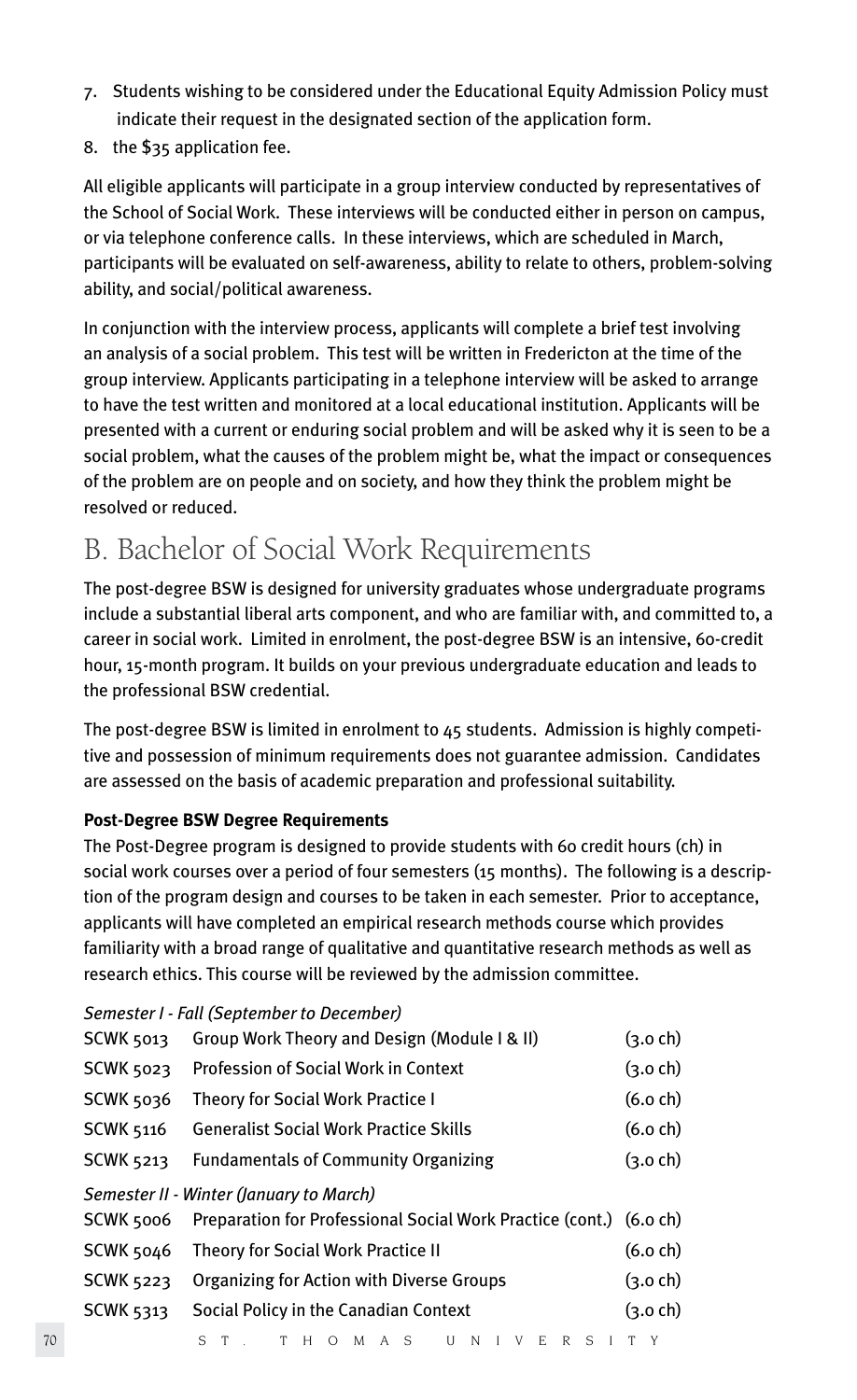|                           | Semester III - Spring (April to June)                 |                    |
|---------------------------|-------------------------------------------------------|--------------------|
|                           | SCWK 5059 Field Instruction (450 hours)               | $(9.0 \text{ ch})$ |
|                           | Semester IV - Fall (September to December)            |                    |
|                           | SCWK 5083 Field Instruction II (250 hours)            | $(3.0 \text{ ch})$ |
|                           | SCWK 5323 Social Policy - Current and Global Contexts | $(3.0 \text{ ch})$ |
| Two elective courses      | $(6.0 \text{ ch})$                                    |                    |
| <b>Total credit hours</b> | 6o ch                                                 |                    |

### **Mi'kmaq/Maliseet Bachelor of Social Work Program (MMBSW)**

The Mi'kmaq/Maliseet Bachelor of Social Work (MMBSW) program is offered by St. Thomas University in partnership with First Nation Communities. The program is directed toward First Nation peoples in New Brunswick and the Maritime Provinces who wish to become social workers in their communities. The classes are held in Sackville, NB.

The MMBSW program respects and celebrates the traditions and cultures of Indigenous peoples as demonstrated by its flexible and culturally relevant approach to incorporating Indigenous ways of knowing and learning throughout the social work courses that are offered in the program.

The program consists of 60 credit hours of social work courses to be completed over a three-year period. Applicants must have completed a minimum of 60 credit hours of liberal arts courses as a prerequisite to admission. The fourth cohort will be admitted in September 2014 until June 2017.

Students wishing to be considered under the Educational Equity Admission Policy must indicate their request in the designated section of the application form.

### **Required Withdrawal from the BSW program on the Grounds of Unsuitability**

The profession of social work requires that students acquire a body of knowledge and skills and demonstrate an ability to act in accordance with the demands of the profession. The university may require a student to withdraw or be suspended or meet other requirements which may be imposed as a condition of continued enrolment in the BSW program. Suitability or fitness for the profession of social work is a requirement for continuation in the program.

# C. School of Social Work Policies

# A. Policy Governing Professional Suitability in the School of Social Work

The Canadian Association of Social Work Education (CASWE) requires the School of Social Work to have in place procedures for assessing the suitability of their students for professional practice. St. Thomas University has developed the following policy to be invoked when there are concerns related to a student's professional suitability.

#### **1. Scope and Purpose**

1.1 All students in the Bachelor of Social Work program are expected to demonstrate attitudes, values, and conduct that are consistent with the Canadian Association of Social Workers' (CASW) and the New Brunswick Association of Social Workers' (NBASW) Codes of Ethics during classroom participation, through written assignments, in presentations, and in field contexts.

SCHOOL OF SOCIAL WORK

SCHOOL OF<br>SOCIAL WORK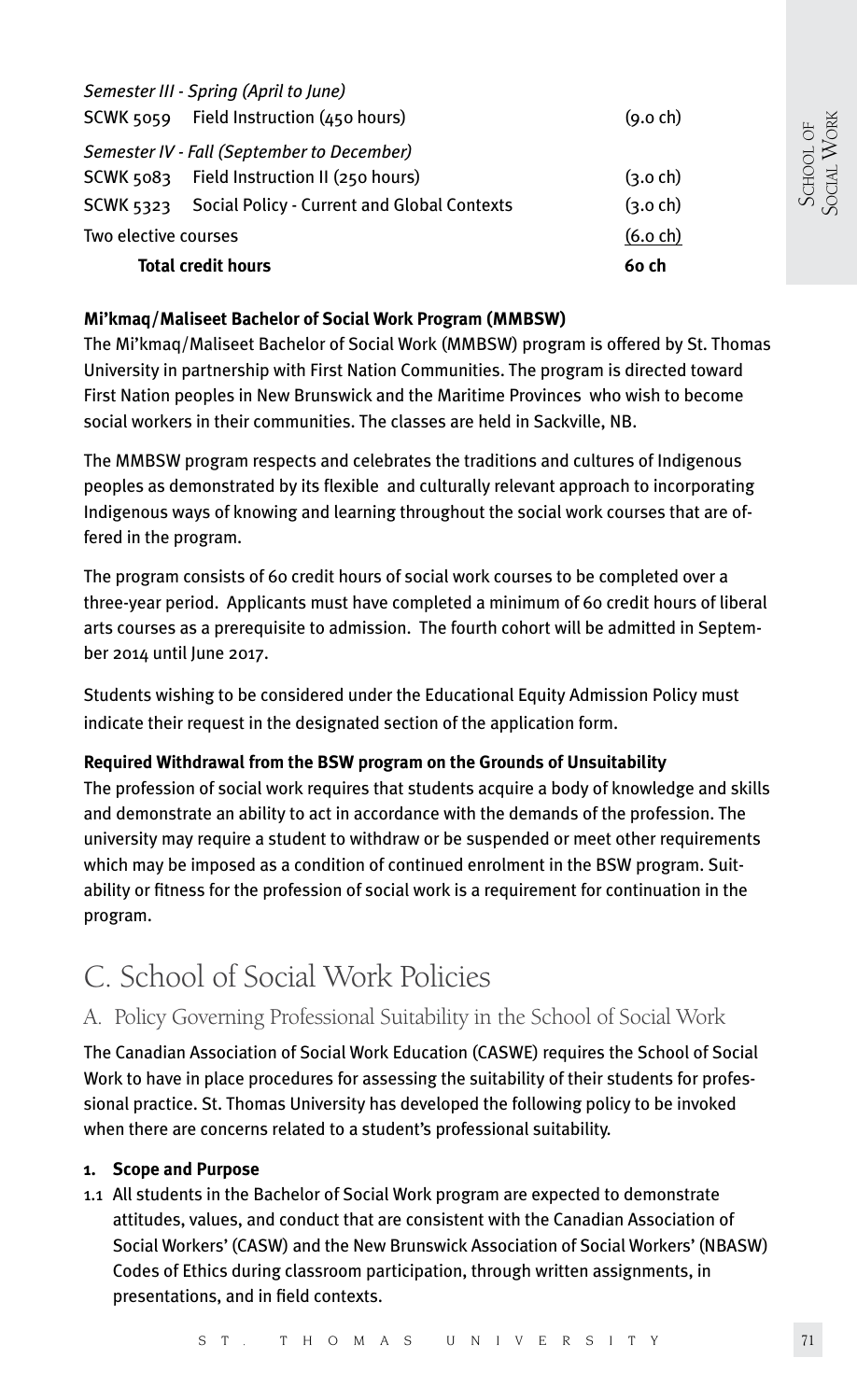- 1.2 The purpose of this policy is to:
- Increase student and faculty awareness of the attitudes, values, and conduct that are suitable for a professional social worker;
- Comply with the requirements of professional regulatory bodies;
- Assist faculty in evaluating student suitability for social work practice; and
- Seek to ensure students are made aware of any concerns through a fair and transparent process.
- 1.3 All students at St. Thomas University are required to comply with Course Regulations, the Code of Student Conduct, the Policy on Harassment and Discrimination, academic appeal and dismissal procedures, and any other University policies. Students enrolled in our professional programs have additional responsibilities regarding personal and professional suitability through compliance with specific School of Social Work policies included in the University Calendar and in the PDBSW and MMBSW Student Handbooks.

### **2. Behaviour that May Result in a Suitability Review**

- 2.1 Students must be aware that their behavior outside the University and social work practice environments, including certain aspects of their personal lives, may have an impact on their suitability for practice.
- 2.2 This policy is to be applied when it appears that a student is failing to maintain suitability for professional social work practice. The following is a non-exhaustive list of circumstances that may raise concerns about professional suitability and trigger a review process:
- Evidence of a violation of the Professional Code of Ethics of the New Brunswick Association of Social Workers (NBASW) and/or the Canadian Association of Social Workers (CASW); or of the New Brunswick Human Rights Act;
- Attempts to gain advantage or deceive, through falsification, forgery, or misuse of any record or document, or through false statements or representations;
- Harassment, or any threat, intimidation, or attempt to harm another person;
- Persistent substance use that interferes with the student's ability to function within a professional context;
- A physical or mental condition which impairs essential social work performance, recognizing that reasonable accommodation for the special needs of individuals is required by the New Brunswick Human Rights Act;
- Prevention or intent to prevent any person from exercising or intending to exercise his or her right to freedom of speech or freedom of belief;
- An acquired conviction due to a violation of the criminal code of Canada, which demonstrates lack of judgment and integrity, including, but not limited to, physical assault, sexual assault, or drug trafficking; and
- Failure to disclose pending criminal charges or convictions (except where convictions have been pardoned).

### **3. The Review Process**

- 3.1 This process is designed to assist students in dealing with identified concerns that have an impact on their performance in the BSW program.
- 3.1 The following procedures will be followed should a breach of any of the School's, Practicum Agency's or University's policies, or Codes of Ethics occur. Depending on the nature of the infraction, the School of Social Work reserves the right to proceed with a review at any point that is deemed to be appropriate. Anonymous allegations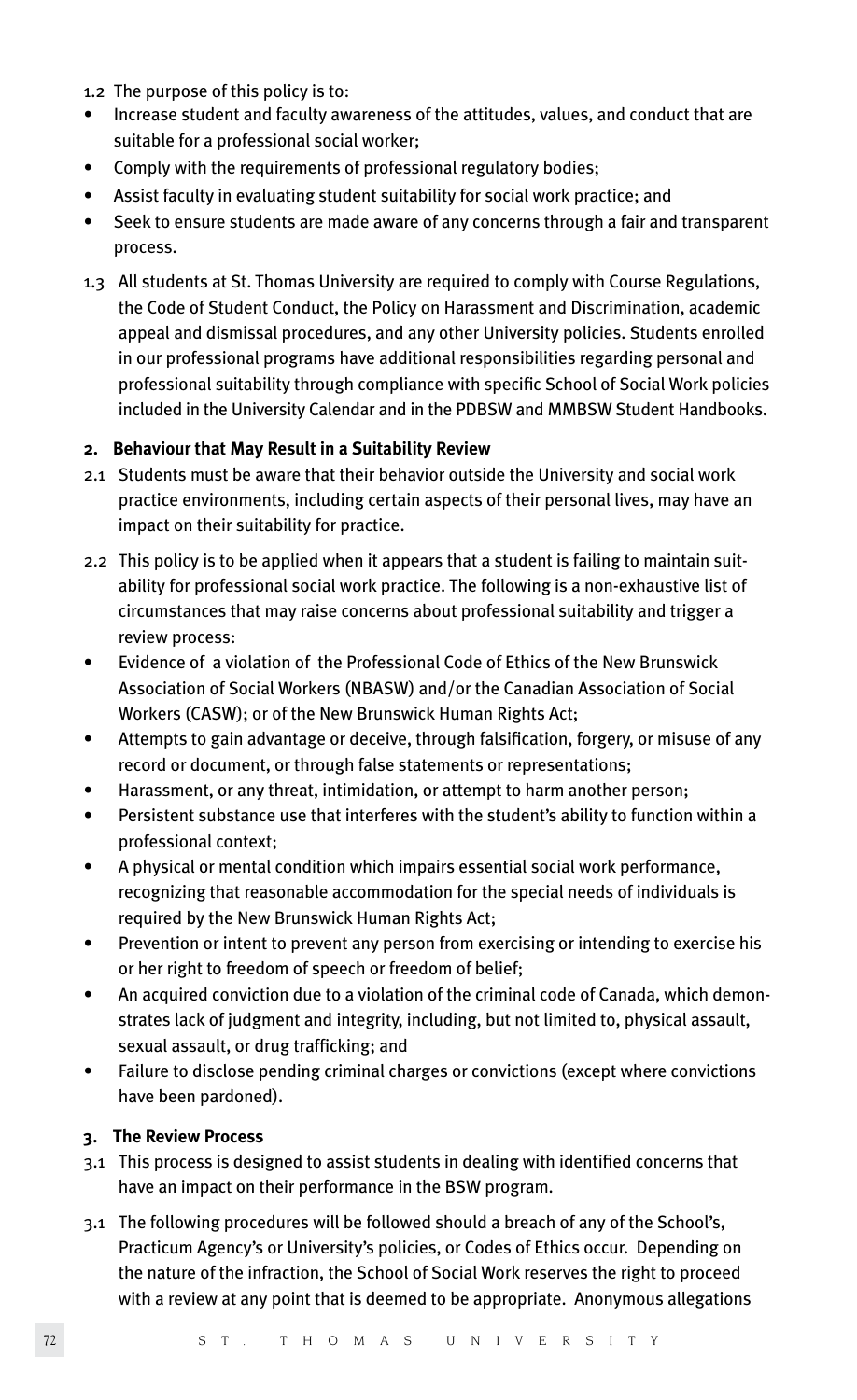will not be investigated; however, they will be kept in a confidential file in the office of the Director.

- 3.2 Records of any incidents that are subject to the review process will be placed in the student's confidential file in the Registrar's Office.
- 3.3 All parties, at all stages, will respect the confidentiality of information that may be disclosed during the review process.

## *Stage One Review*

Classroom Instructor and Student: When a classroom instructor has concerns about a student's professional behavior, he or she should:

- a) Discuss those concerns directly with the student and seek to work with the student to resolve them;
- b) Involve the student's faculty advisor to assist in supporting the student to resolve the concerns;
- c) Document dates and content of all meetings with the student; and, if warranted,
- d) Notify the Director that Stage One of the review process is being undertaken.

Field Instructor and Student: When a Field Instructor has concerns about a student's professional behavior, he or she should:

- a) Discuss those concerns directly with the student and seek to work with the student to resolve them;
- b) Document dates and content of all meetings with the student;
- c) Notify the Faculty Field Liaison that Stage One of the review process is being under taken; and, if warranted,
- d) Discuss the concerns with the Field Education Coordinator, who will, if warranted,
- e) Notify the Director that Stage One of the review process is being undertaken.

In many instances, meetings between the parties will resolve the concerns and will not lead to further reviews. The Field Education Coordinator shall record in writing the discussions at the meetings and the resolution of the matter at this time. If, after two weeks, the concerns are not resolved at this stage, the parties will proceed to the next stage.

### *Stage Two Review*

Classroom Instructor and Student. When a Stage Two review is deemed necessary:

- a) The Instructor will notify the Director that the next stage of review is being requested;
- b) The Instructor and the Director will meet with the student to discuss the concerns. The student may elect to bring someone to the meeting. If the student plans to attend the meeting with someone, he or she must notify the Director in advance.

Field Instructor and Student. When a Stage Two review is deemed necessary:

- a) The Field Education Coordinator will inform the Faculty Field Liaison, the Director, and the student that the next stage of review is being requested relating to the field placement concerns; and
- b) The Director will meet with the student, the Field Instructor, the Field Education Coordinator and the Faculty Field Liaison to discuss the concerns. The student may elect to bring someone to the meeting. If the student plans to attend the meeting with someone, he/she must notify the Director in advance.

Either the Director (in the case of concerns arising from the classroom) or the Field Education Coordinator (in the case of concerns arising from the field placement) will determine the na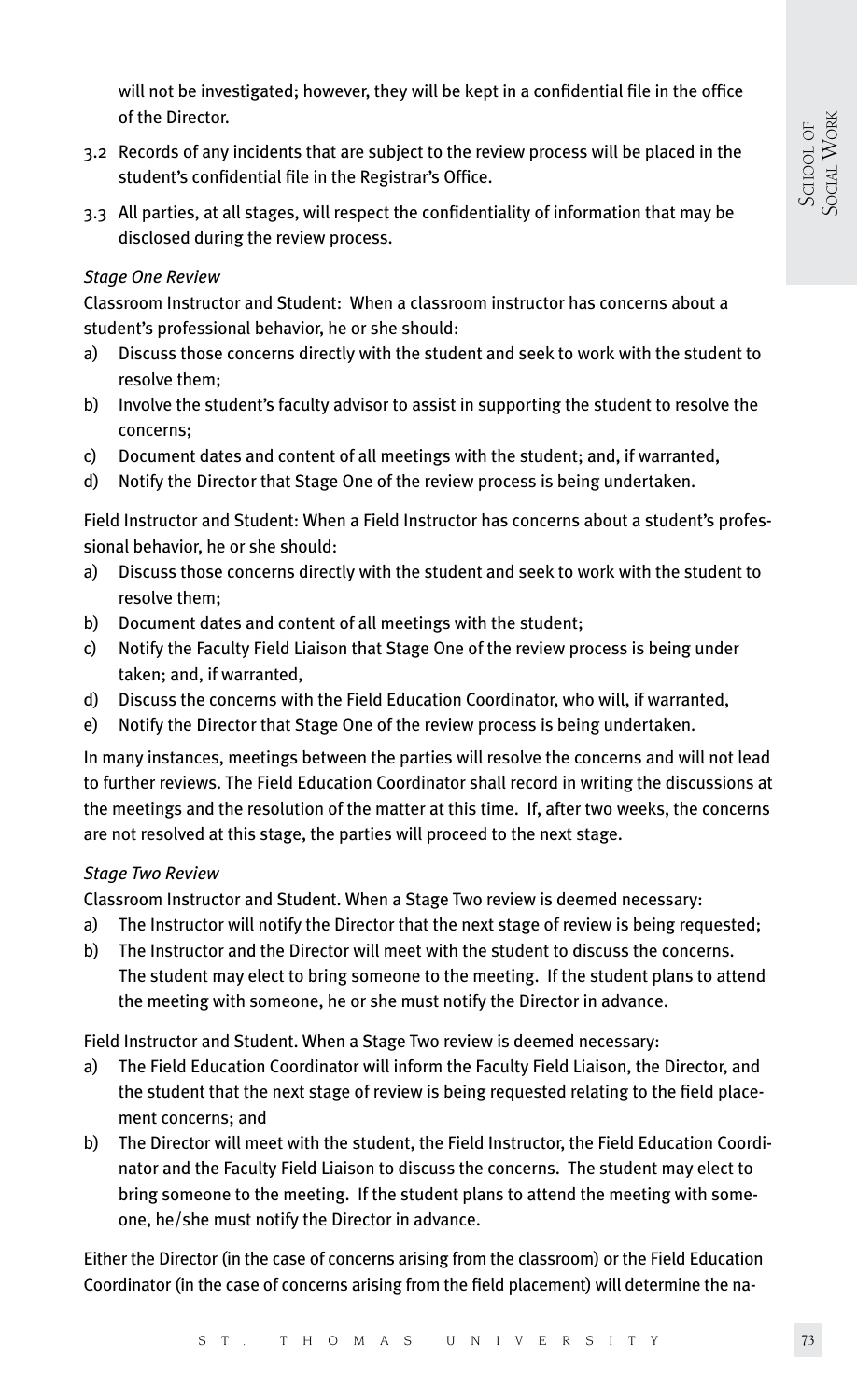ture of the concerns and gather sufficient information to develop a written plan to address the concerns, if one is needed. No further action may be required, or the student may be asked in writing to modify his or her behavior and/or seek appropriate help. If, after two weeks, the concerns are not resolved at this stage, the parties will proceed to the next stage.

### *Stage Three Review*

Intervention at Stage Three will require the following:

- a) Referral for formal disciplinary action, if appropriate, under the St. Thomas University Student Code of Conduct, the Policy on Harassment and Discrimination, or other relevant University policy;
- b) A meeting of faculty in the School of Social Work to determine if a recommendation should be made to the Vice-President (Academic & Research) that a student be dismissed from a course or field placement, or be required to withdraw from the BSW program.

# **4. Right of Appeal**

Students who wish to appeal their dismissal from a course or Field Placement, or the requirement to withdraw from the BSW program, may do so by submitting a written appeal, care of the Registrar, to the Senate Admissions and Academic Standing Committee. Appeals should be based on substantial reasons with supporting documentation. For more detailed information about the appeal procedure, students may contact the Registrar's Office.

Parts of this policy have been adapted from the University of Manitoba Faculty of Social Work's Professional Unsuitability By-Law and the Algoma University School of Social Work's Specific Behaviour Policy.

# B. Policy Governing Deferred, Denied, or Unsuccessful Field Placements in the School of Social Work

To ensure that the interests of Social Services users are a first priority, and to provide the best professional training possible, the following procedures will be followed in the case of a deferred, denied, or unsuccessful field placement.

# **1. Deferred Field Placement**

A field placement may be deferred if the student submits a written request to the Director of the School of Social Work citing mental or physical health or other extenuating circumstances.

Should the field placement be deferred, the School of Social Work will negotiate a placement at the earliest possible time, consistent with the student's academic program and the availability of an appropriate field placement setting. Field placements are normally offered twice a year: from April until the end of June, and from September until early December. Alternative arrangements may be considered by the Field Education Coordinator at the request of the student and in consultation with faculty of the School of Social Work.

## **2. Denied Field Placement**

The School of Social Work may deny a field placement for any of the following reasons:

- 2.1 The prospective student has not successfully completed required courses and/or course assignments;
- 2.2 There is confirmed evidence that the student has violated the Professional Codes of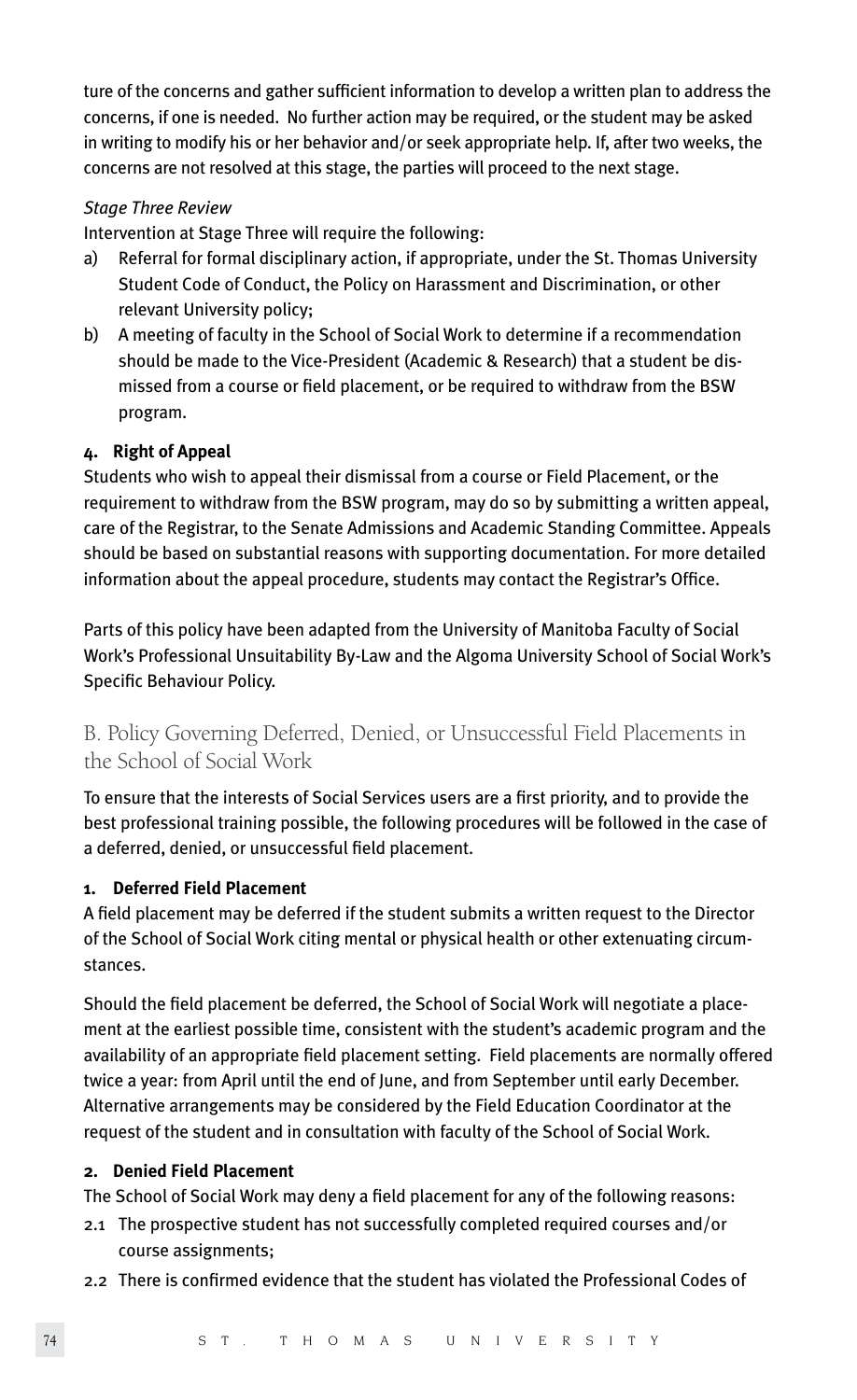Ethics of the New Brunswick Association of Social Workers, the Canadian Association of Social Workers, or the New Brunswick Human Rights Act;

- 2.3 The student's health renders him or her incapable of carrying out the basic tasks and professional requirements of social work practice in a designated field placement;
- 2.4 The student has not provided a current adequate vulnerable sector/criminal record check, or disclosed pending criminal charges.

When a student is deemed not ready to begin a direct practice or social action field placement, the onus is on the student to demonstrate readiness by adequately addressing the concerns that led to the decision to deny a field placement. In the case of a postponement, the student may be required to pay a pro-rated tuition fee.

The University is obliged to arrange a placement for each student accepted into the program, unless the student has been denied a field placement based on the above reasons.

If, for some reason, no suitable placement can be identified, or a student is denied a placement due to circumstances beyond his or her control, arrangements will be made for a suitable placement at a later date at no additional cost to the student.

# **3. Withdrawal from a Field Placement**

A student who chooses to withdraw from a field placement for a reason not deemed valid by the School of Social Work is not guaranteed a subsequent field placement.

However, if a student withdraws from a field placement for valid reasons (on medical or compassionate grounds), arrangements will be made for a suitable placement at a later date at no additional cost to the student.

# **4. Dismissal from a Field Placement**

The Field Education Coordinator and Faculty Field Liaison will support all students in resolving issues that arise in their field placements. When these efforts have not been successful, the School of Social Work and/or host agency (after consultation with the Director of the School of Social Work) may recommend to the Vice-President (Academic & Research) that a student be dismissed from a field placement when there is evidence of the following:

- 4.1 The student has failed to adhere to the attendance policy (see Appendix), and has failed to negotiate an acceptable alternative arrangement;
- 4.2 The student has violated the Professional Codes of Ethics of the New Brunswick Association of Social Workers, the Canadian Association of Social Workers, or the New Brunswick Human Rights Act;
- 4.3 The student has chosen to discontinue the field placement for any reason not deemed valid by the School of Social Work;
- 4.4 The School of Social Work has determined that the student is not suitable for social work practice as per the Professional Suitability Policy;
- 4.5 The student's behaviour or attitude has interfered with his or her ability to work with agency staff and/or service users;
- 4.6 The student has not followed through in meeting learning objectives;
- 4.7 The student has been charged with harassment or violations of ethical codes.

# **5. Procedure**

When there is evidence that a student is not meeting the requirements for successful completion of a field placement, the Review Process outlined in Section 3 of the Policy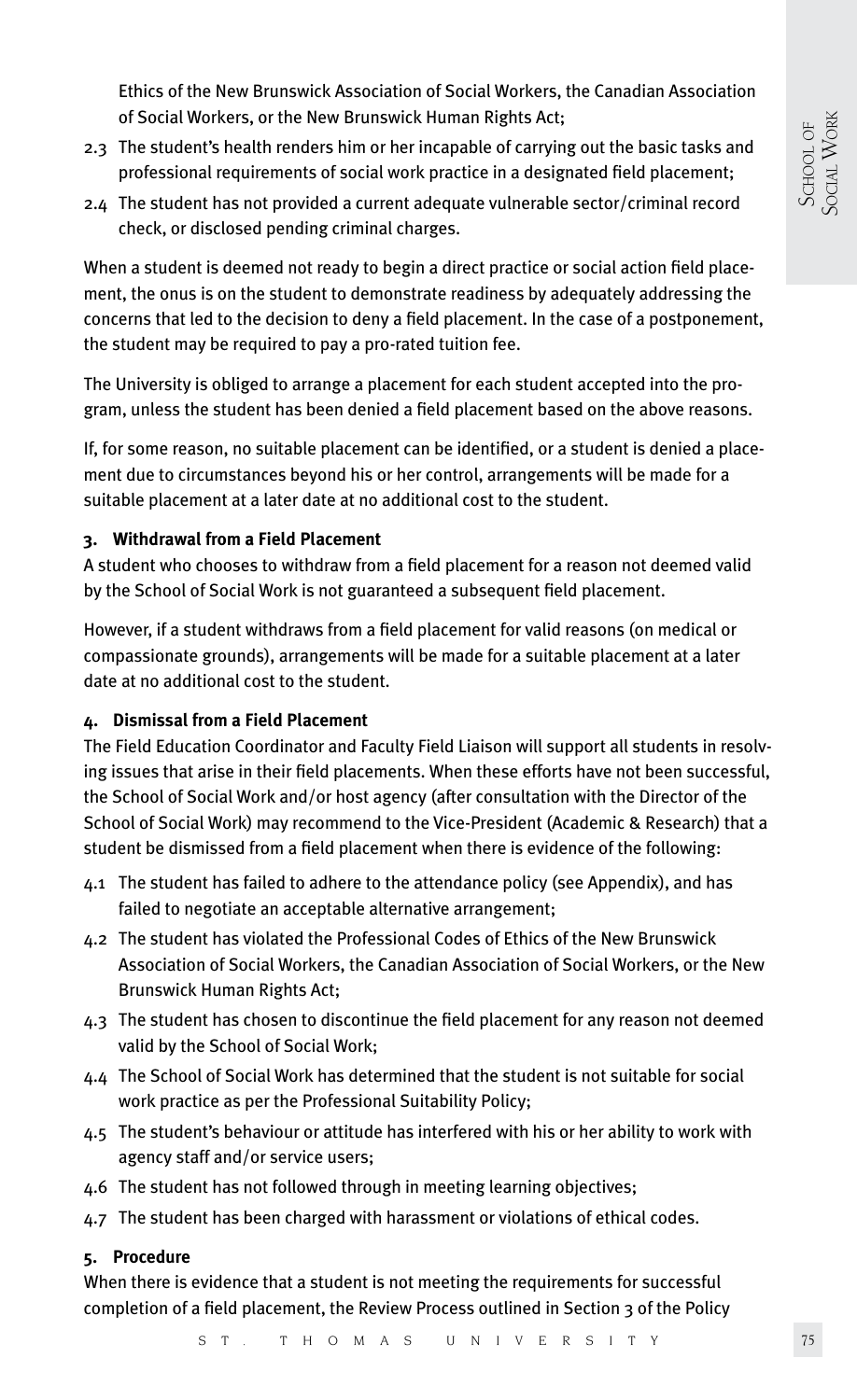Governing Professional Suitability will be followed.

# **Appendix**

# *Attendance in Field Placements*

The field education program is guided by the requirements of the Canadian Association of Social Work Education (CASWE). The CASWE policy requires that students enrolled in the BSW program receive a minimum of 700 field instruction hours.

Students are expected to make up any missed time due to illness, storm days, strike action, and/or holidays. Flexibility in making up missed time is possible and may include, besides additional field placement days, time spent doing relevant field-related activities. These activities can include journal writing, library research and readings on field-related work, group work preparation and design, and/or the attending of relevant outside meetings and workshops. Students must document these work hours and consult the Field Instructor on their plans for making up missed field days.

Accumulating overtime hours is allowed, provided that it does not mean that a placement ends earlier than two weeks before the official placement ending time.

C. Policy on Social and Electronic Media and the Use of Electronic Devices in the School of Social Work

# **1.0 Preamble**

The Canadian Association for Social Work Education (CASWE) requires that the School of Social Work have a policy that covers the "ethical use of all forms of social media to ensure the privacy, confidentiality, and interests of the academic unit and its field placement community" and that demonstrates "how the policy and procedures are consistent with the relevant human rights legislation, with the mission of CASWE, and with the mission of the academic unit concerned."

The School of Social Work recognizes that the use of social media and electronic devices can enhance learning and knowledge sharing, and support social justice goals. However, the widespread integration of social media into personal and professional life poses unique challenges and risks to professionals and service users.

Students are encouraged to familiarize themselves with policies related to ethical standards of communication including, but not limited to, the New Brunswick Association of Social Workers (NBASW) Code of Ethics, the Canadian Association of Social Workers (CASW) Code of Ethics, the New Brunswick Human Rights Act, and the St. Thomas University Code of Student Conduct and the Policy on Harassment and Discrimination.

# **2.0 Definitions**

- 2.1 Social Media: "Social media" refers to socially interactive networked information and communication technologies by which information, opinions, and discussions are presented for public consumption on the internet. This includes, but is not limited to, Facebook, LinkedIn, Twitter, Texting, Email, Blogs, YouTube, Wikipedia, etc.
- 2.2 Post: "Post" refers to any user-generated information shared on a social media site. This includes, but is not limited to, Facebook status updates, tweets, blog updates, etc.
- 2.3 Electronic Device: "Electronic device" refers to any computer or wireless device that provides communication by e-mail, telephone, text messaging, internet browsing, or is used for recording purposes. This includes, but is not limited to, cellphones, smart-